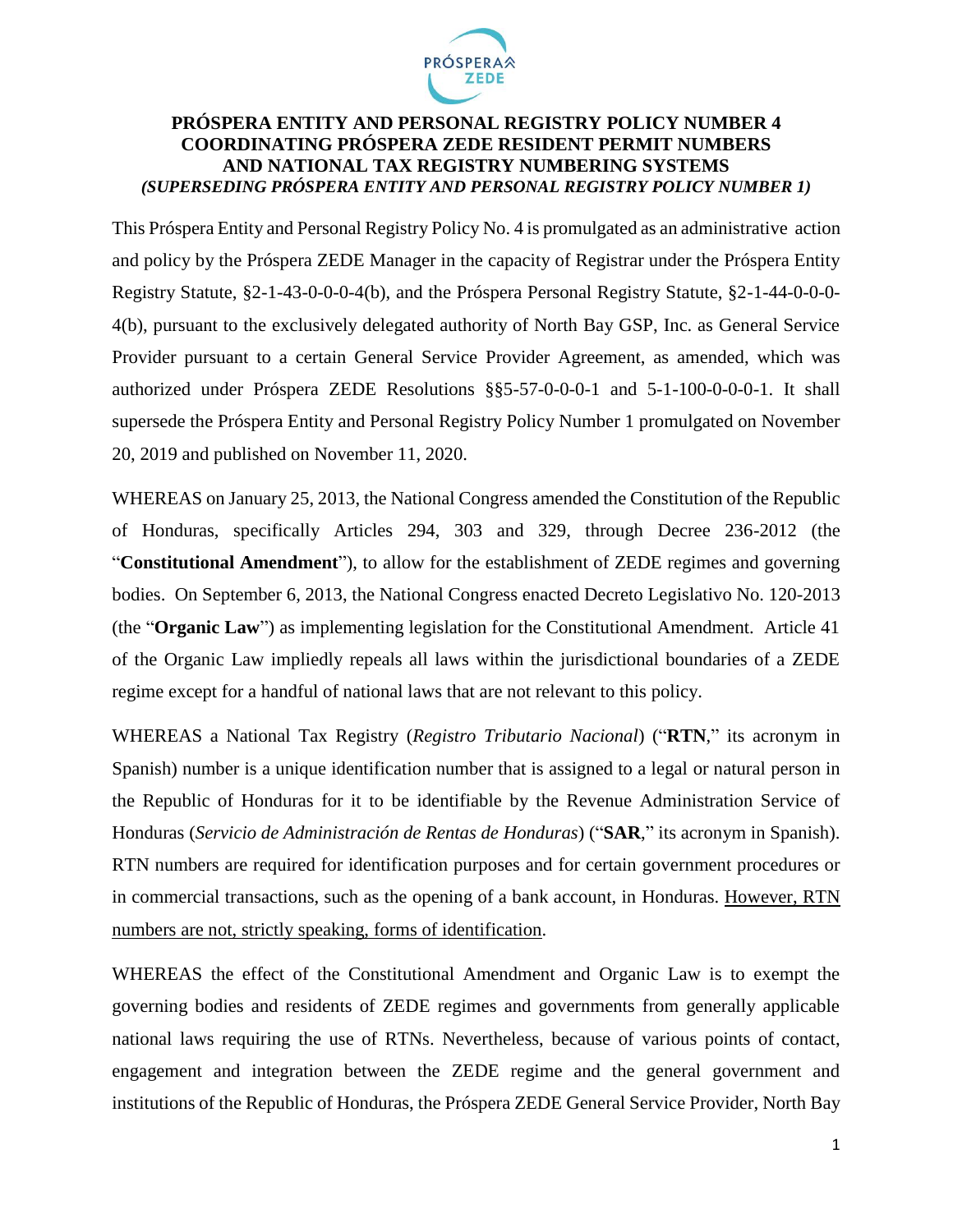

GSP, Inc., has determined that it cannot fully perform the services it has been delegated under its General Service Provider contract relative to the customs authority of Próspera ZEDE without an permit number corresponding to the RTN. Further, Próspera ZEDE may be hindered in its exercise of its authorities under the Constitutional Amendment and Organic law without a permit number corresponding to the RTN. Furthermore, natural and legal person residents of Próspera ZEDE may not be able to access external governmental and financial services within the Republic of Honduras without a permit number corresponding to the RTN.

WHEREAS the Próspera Entity Registry Statute, §2-1-43-0-0-0-3(b), and the Próspera Personal Registry Statute, §2-1-44-0-0-0-3(b), require the assignment of a resident permit number to legal and natural persons who qualify as Residents or e-Residents of Próspera ZEDE to enable validation, enforcement, and verification of the existence of a personal license to access eGov services and the jurisdiction of Próspera ZEDE; and the Registar of the Próspera Entity and Personal Registries has clear administrative authority to determine the nature of such permit numbers.

NOW THEREFORE, the undersigned Registrar herewith exercises its administrative authority to conform the Próspera ZEDE resident permit number to the general format of the RTN in order to enable the government of Próspera ZEDE, its General Service Provider, North Bay GSP, Inc., as well as the natural and legal residents of Próspera ZEDE to better engage with the governmental and financial services and institutions available outside of the jurisdiction of Próspera ZEDE, as well as for internal management of (e)Resident rights and obligations relative to their personal license to access eGov services and the jurisdiction of Próspera ZEDE.

ACCORDINGLY, as the binding and duly authorized administrative policy promulgated by the Registrar pursuant to the Próspera Entity Registry Statute, §§2-1-43-0-0-0-3(b) and 4(b), and the Próspera Personal Registry Statute, §§2-1-44-0-0-0-3(b) and 4(b), it is hereby declared that:

A. The Registrar shall hereafter generate Próspera resident permit numbers based on the general format of the RTN issued by SAR. This format is currently a fourteen-digit number. Such Próspera resident permit numbers may be referenced for convenience in official documentation as "(e)Resident Permit Number(s)" or "Próspera ZEDE RTN" numbers for nominal purposes, and without implying that Próspera ZEDE is claiming, or subject to, the jurisdiction or authority of SAR or its National Tax Registry. As of the promulgation of this policy: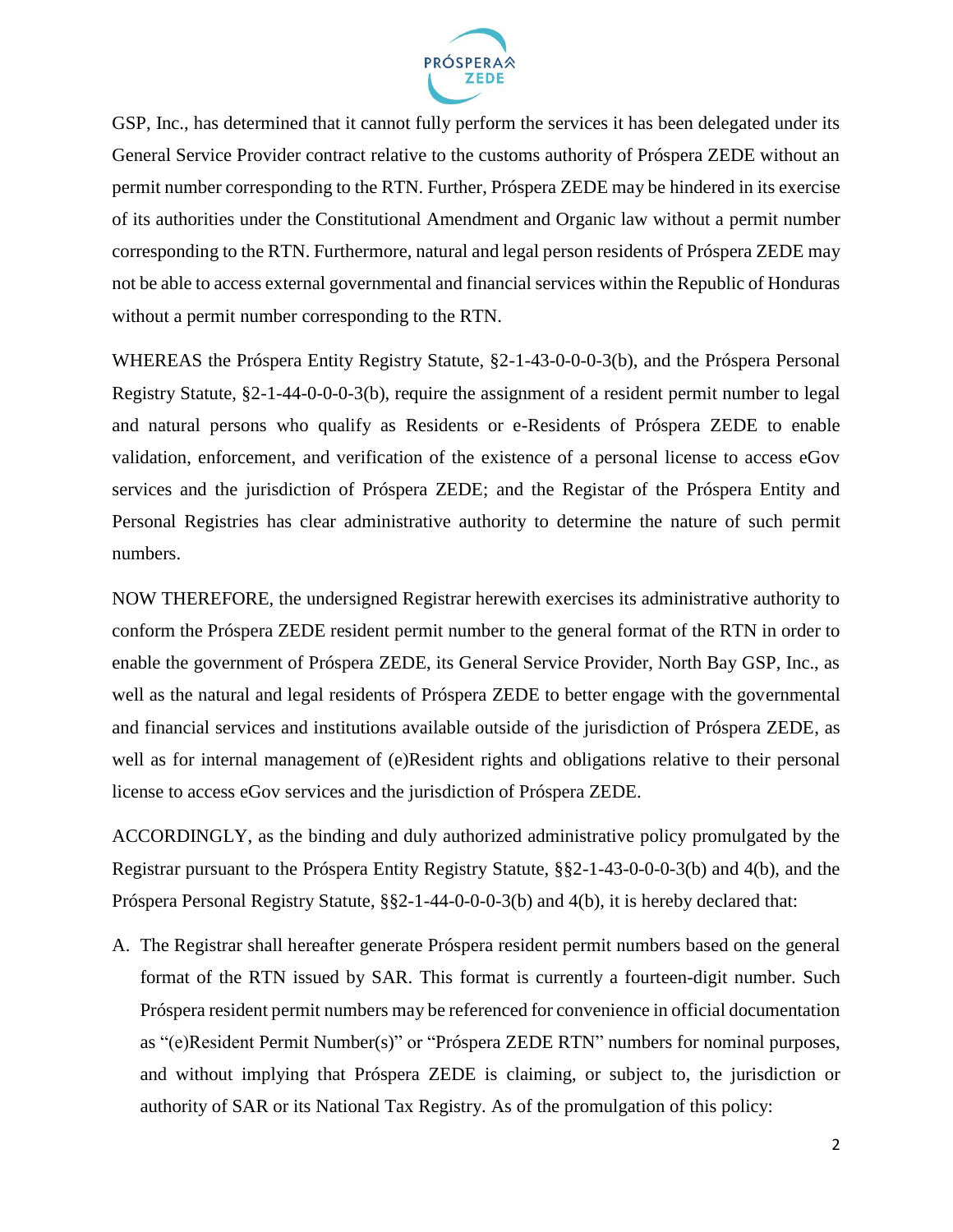

- 1. (e)Resident Permit Number(s) numbers for natural person physical Residents and eResidents shall henceforth have a 9 for the first digit, followed by thirteen digits that are randomly generated and assigned, subject to the reservation of ten thousand unique numbers for manual assignment as determined by the Registrar, including the ZEDE Manager or ZEDE Assistant Managers, if any, and their duly authorized delegates, which have the format of 9 for the first digit, followed by nine digits consisting only of "0"s and then followed by four digits from 0000 – 9999.
- 2. (e)Resident Permit Number(s) numbers for legal entity physical Residents and eResidents shall henceforth have an 8 for the first digit, followed by thirteen digits that are randomly generated and assigned, subject to the reservation of ten thousand unique numbers for manual assignment as determined by the Registrar, including the ZEDE Manager or ZEDE Assistant Managers, if any, and their duly authorized delegates, which have the format of 9 for the first digit, followed by nine digits consisting only of "0"s and then followed by four digits from 0000 – 9999.
- B. The Registrar, including the ZEDE Manager or ZEDE Assistant Managers, if any, and their duly authorized delegates, shall ensure that (e)Resident Permit Number(s) numbers do not repeat, never expire, and the same number shall not be reissued to another person, even after the death of the natural person or the legal person ceases to exist.
- C. The Registrar, including the ZEDE Manager or ZEDE Assistant Managers, if any, and their duly authorized delegates, shall use its best efforts to ensure (e)Resident Permit Number(s) numbers will be unique to Próspera ZEDE and also within the Republic of Honduras; in the event of any conflict among a (e)Resident Permit Number(s) number and an RTN, the Registrar, including the ZEDE Manager or ZEDE Assistant Managers, if any, and their duly authorized delegates, shall promptly cancel the conflicting (e)Resident Permit Number(s) number and reissue a (e)Resident Permit Number(s) number to the affected legal or natural person resident.
- D. The Registrar, including the ZEDE Manager or ZEDE Assistant Managers, if any, and their duly authorized delegates, shall use its best efforts to ensure (e)Resident Permit Number(s) numbers will be compatible with the systems generally in use by both government and commercial entities in the Republic of Honduras, which require RTNs.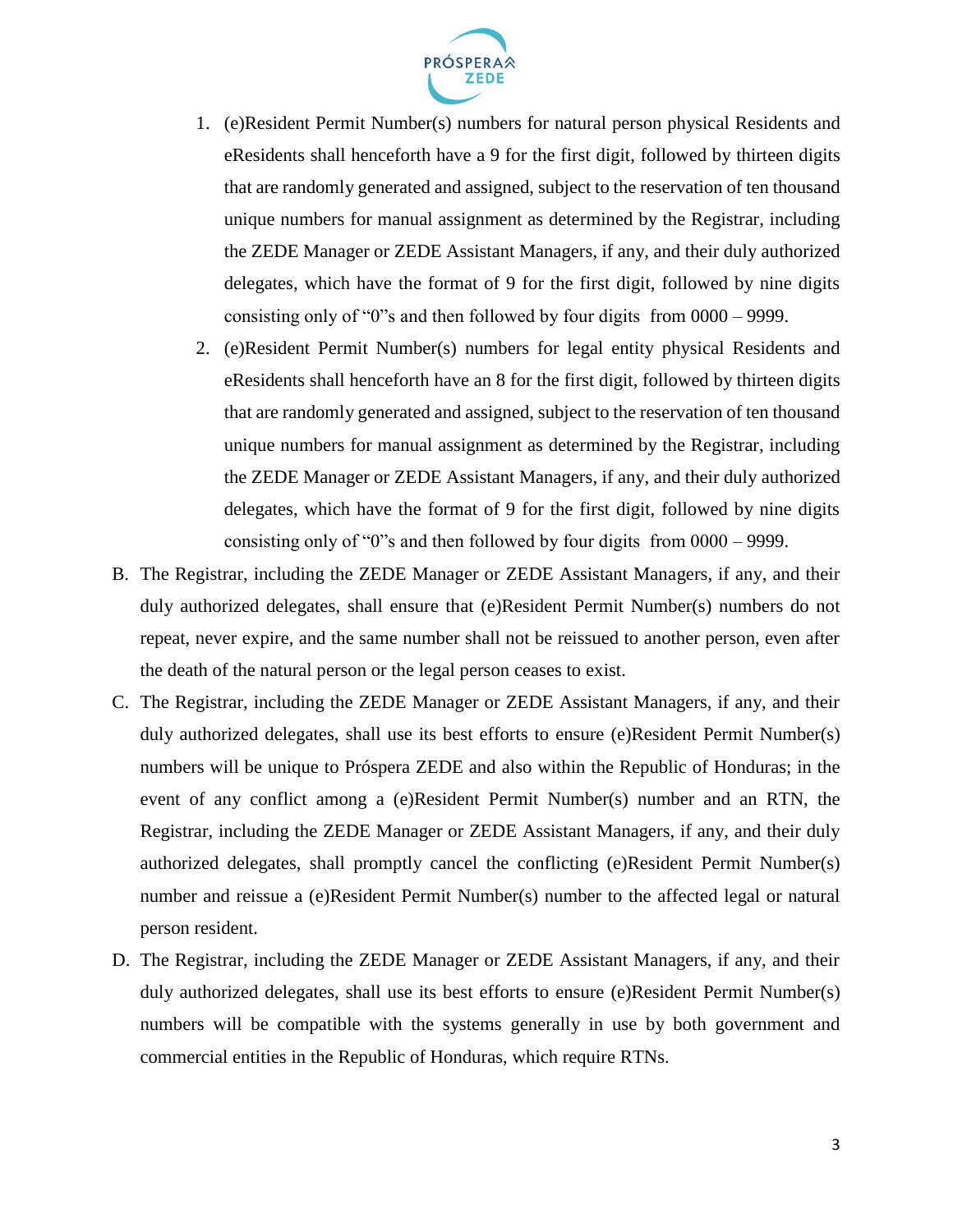

- E. The Registrar, including the ZEDE Manager or ZEDE Assistant Managers, if any, and their duly authorized delegates, shall cooperate with the authorities of the Republic of Honduras with respect to offenses related to providing false information in relation to a (e)Resident Permit Number(s) number or unlawful use of a (e)Resident Permit Number(s) number, including for fraudulent or other criminal purposes.
- F. The Registrar, including the ZEDE Manager or ZEDE Assistant Managers, if any, and their duly authorized delegates, further determines that all existing Residents and eResidents on the date of promulgation shall be reassigned a new (e)Resident Permit Number(s) in accordance with the foregoing rules with a reserved number closest to the last two digits of their previously issued (e)Resident Permit Number(s).
- G. This Administrative Action is subject to override by Resolution of the Technical Secretary and Próspera ZEDE Council of Trustees within fifteen (15) days after the date of promulgation,

IT IS SO PROMULGATED THIS 26<sup>th</sup> DAY OF MARCH, 2021:

Registar of Próspera ZEDE

Nicholas Jenkins (Mar 27, 2021 19:31 EDT) [Nicholas Jenkins](https://na3.documents.adobe.com/verifier?tx=CBJCHBCAABAAodgWFZJ6AVCeaLkayTwwCurfgUZf2Erb)

Nicholas Jenkins Próspera ZEDE Manager President/CEO, North Bay GSP, Inc. Próspera General Service Provider

Witnessed and acknowledged:

 $\overline{\mathscr{L}}$ 

Tristan M. Monterroso Technical Secretary and Council Trustee Próspera ZEDE

Erick A. Brimen (Mar 30, 2021 12:10 MDT) Erick A. Brimen

Erick A. Brimen Council Secretary Próspera ZEDE



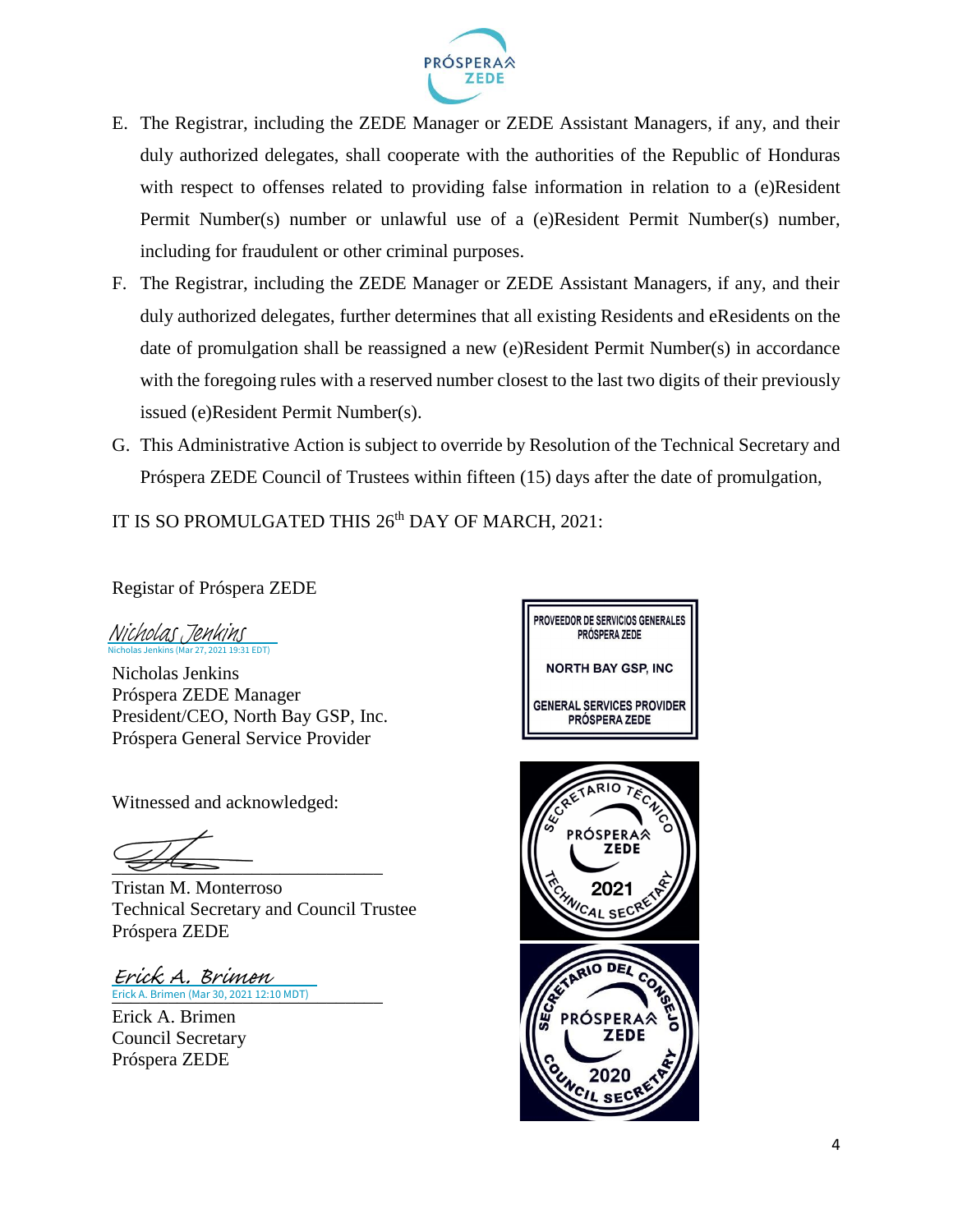

### **POLÍTICA DE REGISTRO DE PRÓSPERA (REGISTRO DE ENTIDADES Y REGISTRO PERSONAL) NÚMERO 4 COORDINACIÓN DE LOS NÚMEROS DE PERMISO DE RESIDENCIA DE PRÓSPERA ZEDE Y LOS SISTEMAS DE NUMERACIÓN DEL REGISTRO FISCAL NACIONAL**  *(SUSTITUYE A LA PÓLIZA DEL REGISTRO NÚMERO 1)*

La presente Política de Registro de Entidades y Personas de Próspera No. 4 se promulga como acción y política administrativa por el Administrador de Próspera ZEDE en calidad de Registrador en virtud del Estatuto de Registro de Entidades de Próspera, §2-1-43-0-0-0-4(b), y del Estatuto de Registro de Personas de Próspera, §2-1-44-0-0-0-4(b), en virtud de la autoridad delegada exclusivamente de North Bay GSP, Inc. en calidad de Proveedor de Servicios Generales, en virtud de un determinado Contrato de Proveedor de Servicios Generales, con sus modificaciones, que fue autorizado en virtud de las Resoluciones de Próspera ZEDE §§5-57-0-0-0-1 y 5-1-100-0-0-0-1. Sustituirá a la Política de Registro de Entidades y Personas de Próspera número 1 promulgada el 20 de noviembre de 2019 y publicada el 11 de noviembre de 2020.

Que el 25 de enero de 2013, el Congreso Nacional reformó la Constitución de la República de Honduras, específicamente los artículos 294, 303 y 329, mediante el Decreto 236-2012 (la "**Reforma Constitucional**"), para permitir el establecimiento de regímenes y órganos de gobierno de las ZEDE. El 6 de septiembre de 2013, el Congreso Nacional promulgó el Decreto Legislativo No. 120-2013 (la "**Ley Orgánica**") como legislación de implementación de la Enmienda Constitucional. El artículo 41 de la Ley Orgánica deroga implícitamente todas las leyes dentro de los límites jurisdiccionales de un régimen ZEDE, excepto un puñado de leyes nacionales que no son relevantes para esta política.

Que el número de *Registro Tributario Nacional* (**RTN**) es un número de identificación único que se asigna a una persona física o jurídica en la República de Honduras para que pueda ser identificada por el *Servicio de Administración de Rentas de Honduras* (**SAR**). Los números RTN son necesarios para identificarse y para determinados trámites gubernamentales o en transacciones comerciales, como la apertura de una cuenta bancaria, en Honduras. Sin embargo, los números RTN no son, estrictamente hablando, formas de identificación.

CONSIDERANDO que el efecto de la Enmienda Constitucional y la Ley Orgánica es eximir a los órganos de gobierno y residentes de los regímenes y gobiernos ZEDE de las leyes nacionales de aplicación general que exigen el uso de RTN. Sin embargo, debido a los diversos puntos de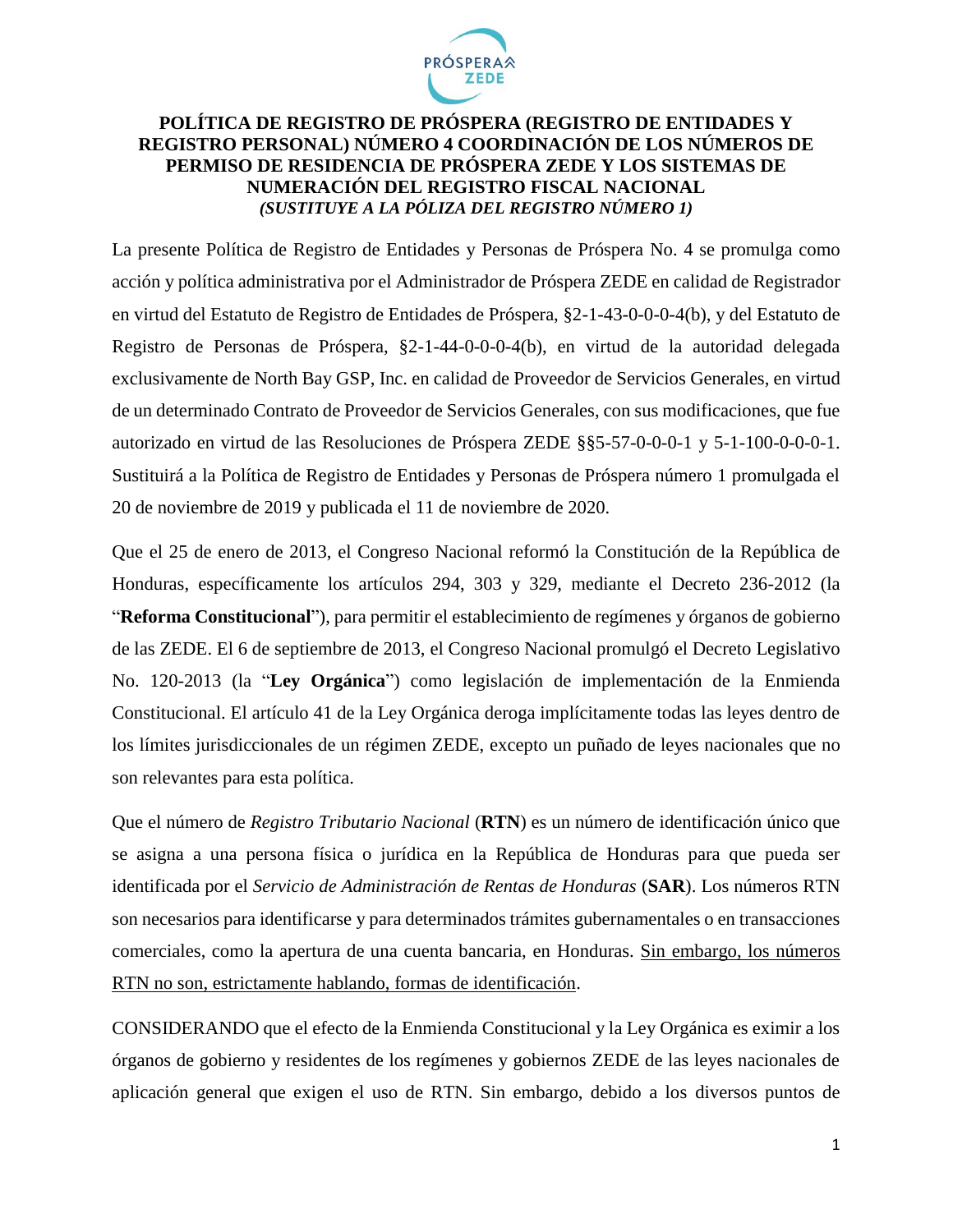

contacto, compromiso e integración entre el régimen ZEDE y el gobierno general y las instituciones de la República de Honduras, el Proveedor de Servicios Generales Próspera ZEDE, North Bay GSP, Inc. ha determinado que no puede realizar plenamente los servicios que le han sido delegados en virtud de su contrato de Proveedor de Servicios Generales relativos a la autoridad aduanera de Próspera ZEDE sin un número de permiso correspondiente al RTN. Además, Próspera ZEDE puede verse obstaculizada en el ejercicio de sus autoridades en virtud de la Enmienda Constitucional y la Ley Orgánica sin un número de permiso correspondiente al RTN. Además, las personas físicas y jurídicas residentes en Próspera ZEDE no podrán acceder a servicios gubernamentales y financieros externos dentro de la República de Honduras sin un número de permiso correspondiente al RTN.

CONSIDERANDO que el Estatuto del Registro de Entidades de Próspera, §2-1-43-0-0-3(b), y el Estatuto del Registro Personal de Próspera, §2-1-44-0-0-3(b), exigen la asignación de un número de permiso de residencia a las personas jurídicas y físicas que se califican como Residentes o e-Residentes de Próspera ZEDE para permitir la validación, ejecución y verificación de la existencia de una licencia personal para acceder a los servicios eGov y a la jurisdicción de Próspera ZEDE; y el Registrador de los Registros de Entidades y Personas de Próspera tiene una clara autoridad administrativa para determinar la naturaleza de dichos números de permiso.

POR TANTO, el Registrador abajo firmante ejerce por la presente su autoridad administrativa para conformar el número de permiso de residencia de Próspera ZEDE al formato general del RTN con el fin de permitir al gobierno de Próspera ZEDE, a su Proveedor de Servicios Generales, North Bay GSP, Inc, así como a los residentes naturales y legales de Próspera ZEDE, una mejor relación con los servicios e instituciones gubernamentales y financieras disponibles fuera de la jurisdicción de Próspera ZEDE, así como para la gestión interna de los derechos y obligaciones de los (e)Residentes relativos a su licencia personal de acceso a los servicios de eGov y a la jurisdicción de Próspera ZEDE.

SEGÚN la política administrativa vinculante y debidamente autorizada promulgada por el Registrador de conformidad con el Estatuto del Registro de Entidades de Próspera, §§2-1-43-0-0- 0-3(b) y 4(b), y el Estatuto del Registro Personal de Próspera, §§2-1-44-0-0-0-3(b), se declara que:

A. En lo sucesivo, el Registrador generará los números de permiso de residencia de Próspera basándose en el formato general del RTN emitido por el SAR. Este formato es actualmente un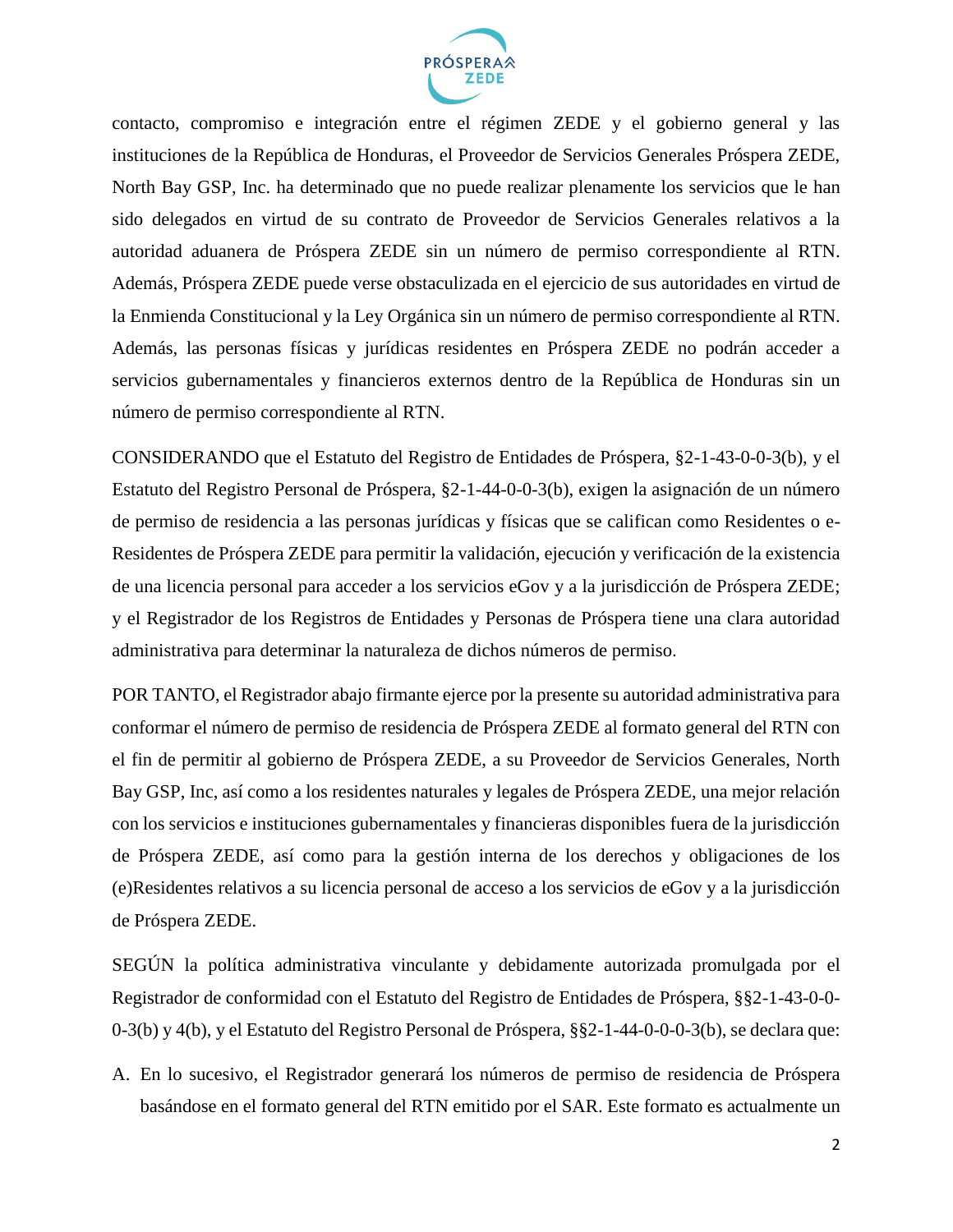

número de catorce dígitos. Dichos números de permiso de residencia de Próspera podrán ser referenciados por conveniencia en la documentación oficial como "Número(s) de Permiso de (e)Residencia" o números "RTN de Próspera ZEDE" a efectos nominales, y sin que ello implique que Próspera ZEDE reclame, o esté sujeta, a la jurisdicción o autoridad del SAR o de su Registro Fiscal Nacional. A partir de la promulgación de esta política:

- 1. Los números de Permiso de (e) Residencia de persona física para los Residentes físicos y los eResidentes tendrán a partir de ahora un 9 como primer dígito, seguido de trece dígitos generados y asignados aleatoriamente, sujeto a la reserva de diez mil números únicos para la asignación manual que determine el Registrador, incluido el Gerente de ZEDE o los Asistentes del Gerente de la ZEDE, si los hubiera, y sus delegados debidamente autorizados, que tienen el formato de 9 para el primer dígito, seguido de nueve dígitos formados únicamente por "0" y a continuación cuatro dígitos del 0000 al 9999.
- 2. Los números de Permiso de (e)Residencia de entidad legal para los Residentes físicos y los Residentes electrónicos tendrán a partir de ahora un 8 como primer dígito, seguido de nueve dígitos que se generan y asignan aleatoriamente, sujeto a la reserva de diez mil números únicos para la asignación manual que determine el Registrador, incluido el Gerente de ZEDE o los Asistentes del Gerente de la ZEDE, si los hubiera, y sus delegados debidamente autorizados, que tienen el formato de 8 para el primer dígito, seguido de nueve dígitos formados únicamente por "0" y a continuación cuatro dígitos del 0000 al 9999.
- B. El Registrador, incluido el Gerente de ZEDE o los Asistentes del Gerente de la ZEDE, en su caso, y sus delegados debidamente autorizados, velarán por que los números de Permiso de (e)Residencia no se repitan, no caduquen nunca y no se vuelva a expedir el mismo número a otra persona, ni siquiera después del fallecimiento de la persona física o de la desaparición de la persona jurídica.
- C. El Registrador, incluyendo el Gerente ZEDE o los Asistentes ZEDE, si los hubiera, y sus delegados debidamente autorizados, harán sus mejores esfuerzos para asegurar que los números de Permiso de (e)Residencia sean únicos para Próspera ZEDE y también dentro de la República de Honduras; en caso de cualquier conflicto entre un número de Permiso de (e)Residencia y un RTN, el Registrador, incluyendo al Gerente ZEDE o a los Asistentes ZEDE,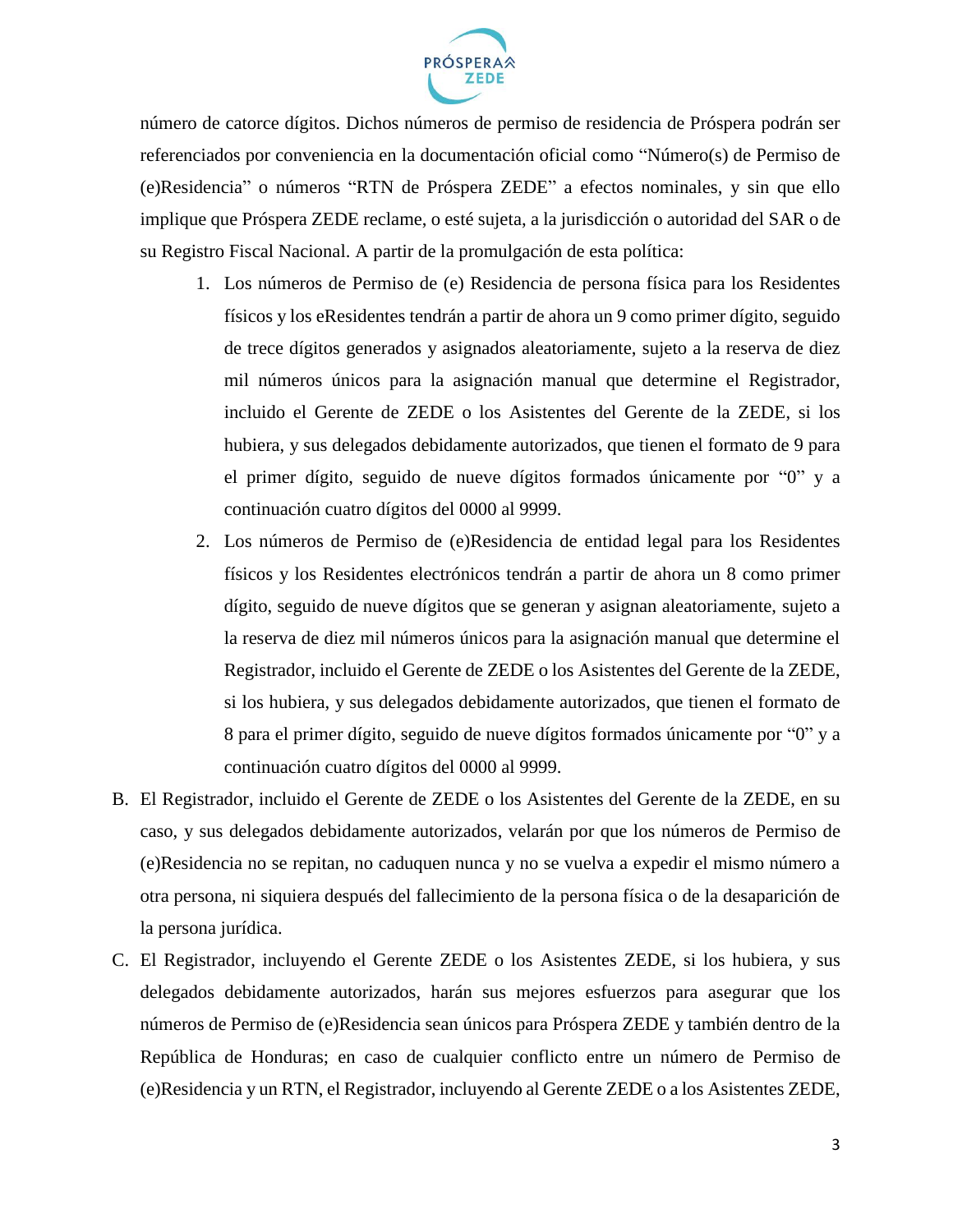

si los hay, y sus delegados debidamente autorizados, cancelarán prontamente el número de Permiso de (e)Residencia en conflicto y volverán a emitir un número de Permiso de (e)Residencia al residente persona física o jurídica afectada.

- D. El Registrador, incluyendo al Gerente de ZEDE o a los Asistentes del Gerente de la ZEDE, si los hay, y sus delegados debidamente autorizados, harán sus mejores esfuerzos para asegurar que los números de Permiso de (e)Residencia sean compatibles con los sistemas generalmente en uso tanto por el gobierno como por las entidades comerciales en la República de Honduras, que requieren RTNs.
- E. El Registrador, incluido el Gerente de ZEDE o los Asistentes del Gerente de la ZEDE, si los hubiera, y sus delegados debidamente autorizados, cooperarán con las autoridades de la República de Honduras con respecto a los delitos relacionados con el suministro de información falsa en relación con un número de Permiso de (e)Residencia o el uso ilegal de un número de Permiso de (e)Residencia, incluso con fines fraudulentos u otros fines delictivos.
- F. El Registrador, incluido el Gerente de ZEDE o los Asistentes del Gerente de la ZEDE, en su caso, y sus delegados debidamente autorizados, determina además que a todos los Residentes y eResidentes existentes en la fecha de promulgación se les reasignará un nuevo (e)Número de Permiso de Residencia de acuerdo con las normas anteriores con un número reservado lo más cercano a los dos últimos dígitos de su(s) Número(s) de Permiso de Residencia emitido(s) anteriormente.
- G. La presente Actuación Administrativa es susceptible de ser anulada por Resolución del Secretario Técnico y del Consejo de Patronato de Próspera ZEDE dentro de los quince (15) días siguientes a la fecha de su promulgación,

SE PROMULGA EL 26 DE MARZO DE 2021:

Registrar de Próspera ZEDE

Nicholas Jenkins (Mar 27, 2021 19:31 EDT) [Nicholas Jenkins](https://na3.documents.adobe.com/verifier?tx=CBJCHBCAABAAodgWFZJ6AVCeaLkayTwwCurfgUZf2Erb)

Nicholas Jenkins Gerente de Próspera ZEDE Presidente/Director General, North Bay GSP, Inc. Proveedor de servicios generales Próspera

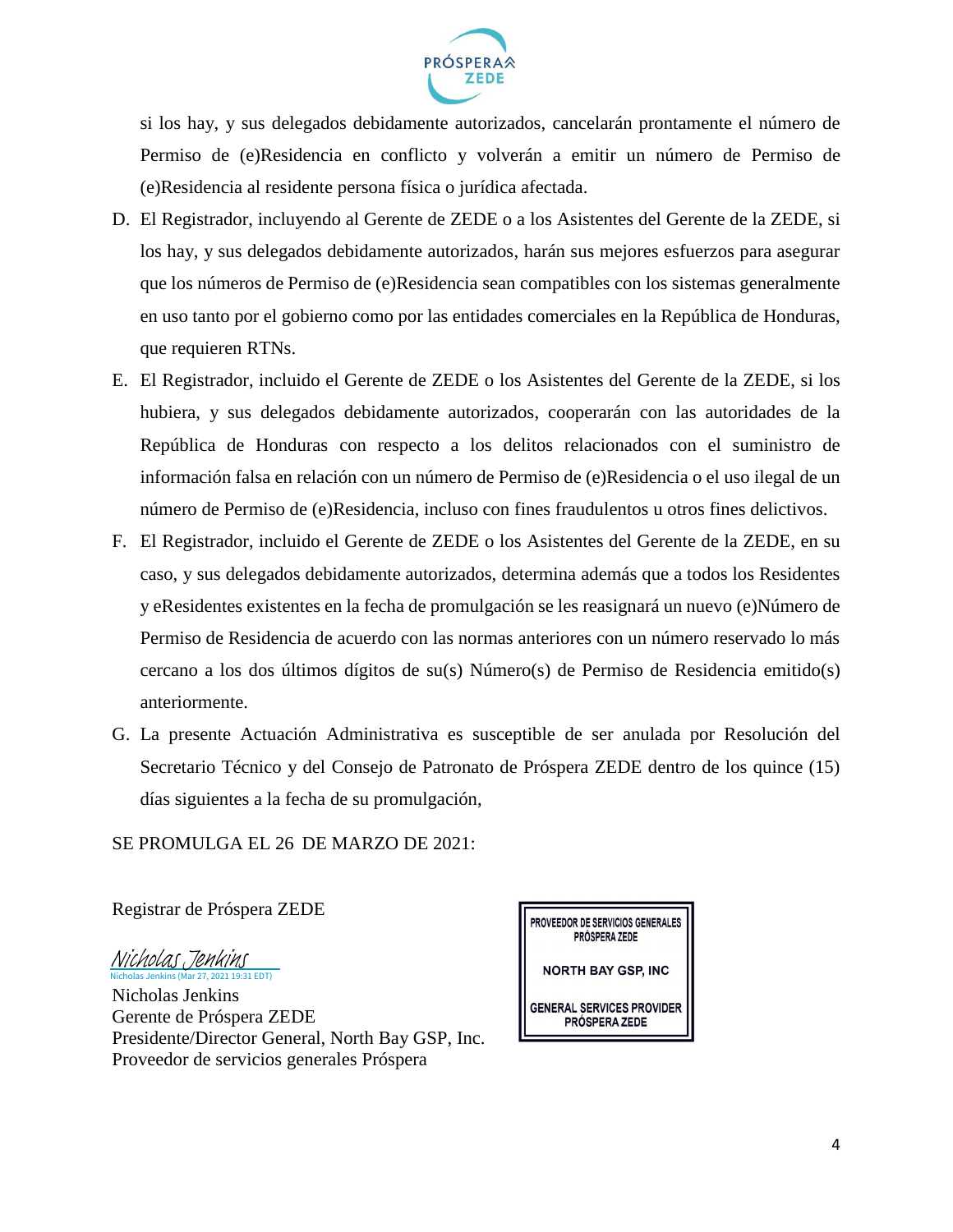

Atestiguado y reconocido:

 $\overline{\mathscr{L}}$ 

Tristán M. Monterroso Secretario Técnico Próspera ZEDE

Erick A. Brimen (Mar 30, 2021 12:10 MDT) Erick A. Brimen

Erick A. Brimen Secretario del Consejo Próspera ZEDE

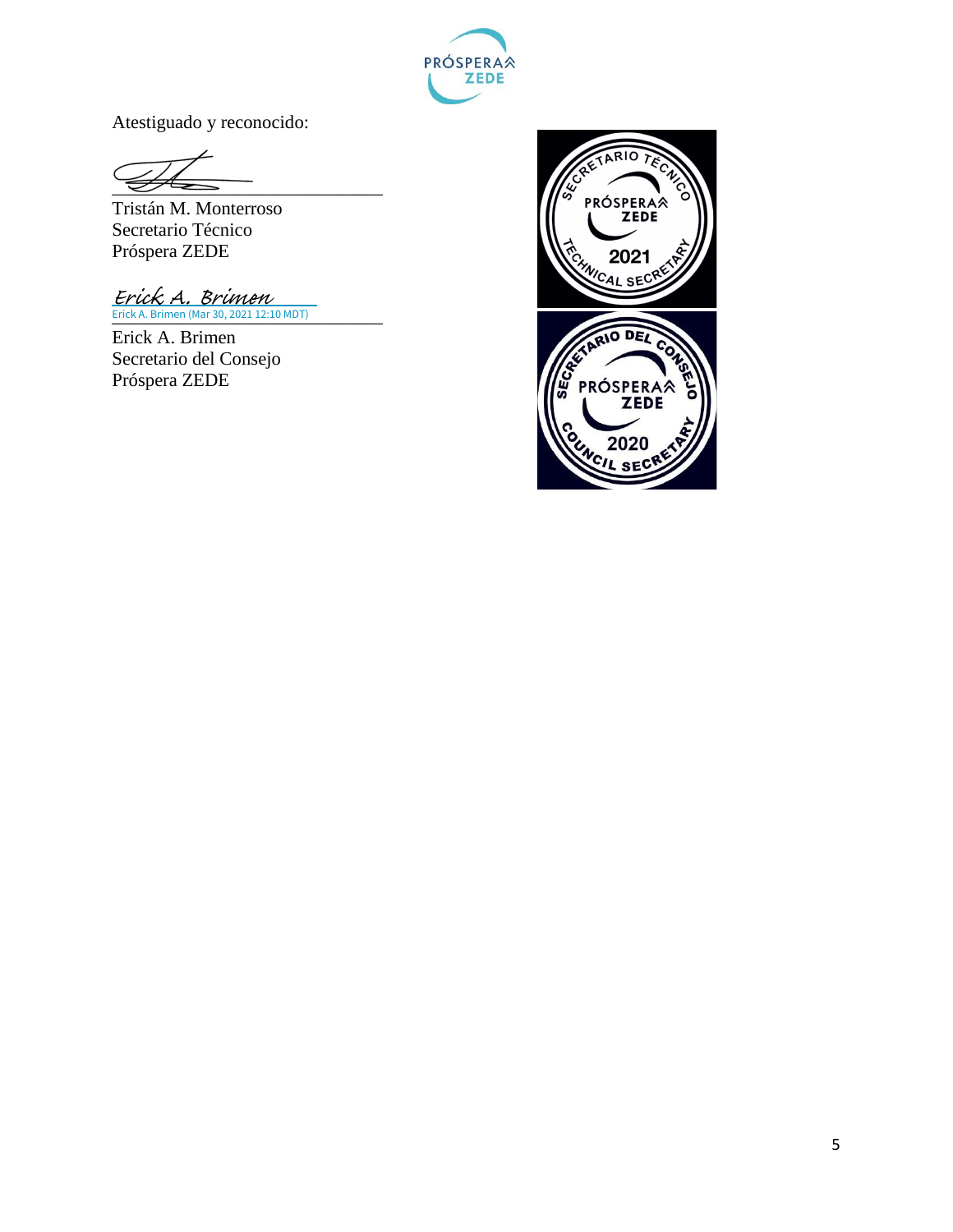# Administrative Action Superseding RTN Registry Policy No. 4

Final Audit Report 2021-03-30

| Created:        | 2021-03-26                                      |
|-----------------|-------------------------------------------------|
| By:             | Honduras Próspera Inc. (signatures@prospera.hn) |
| Status:         | Signed                                          |
| Transaction ID: | CBJCHBCAABAAodgWFZJ6AVCeaLkayTwwCurfgUZf2Erb    |

## "Administrative Action Superseding RTN Registry Policy No. 4" **History**

- **D** Document created by Honduras Próspera Inc. (signatures@prospera.hn) 2021-03-26 - 7:34:10 PM GMT- IP address: 98.177.55.190
- Document emailed to Nicholas Jenkins (njenkins@prospera.hn) for signature 2021-03-26 - 7:35:33 PM GMT
- **B** Email viewed by Nicholas Jenkins (njenkins@prospera.hn) 2021-03-27 - 11:25:51 PM GMT- IP address: 73.134.197.101
- $\mathscr{D}_{\bullet}$  Document e-signed by Nicholas Jenkins (njenkins@prospera.hn) Signature Date: 2021-03-27 - 11:31:38 PM GMT - Time Source: server- IP address: 73.134.197.101
- Document emailed to Erick A. Brimen (erick.private@prospera.hn) for signature 2021-03-27 - 11:31:41 PM GMT
- **Email viewed by Erick A. Brimen (erick.private@prospera.hn)** 2021-03-29 - 11:20:00 AM GMT- IP address: 74.125.210.43
- Email viewed by Erick A. Brimen (erick.private@prospera.hn) 2021-03-30 - 6:09:04 PM GMT- IP address: 74.125.210.41
- $\mathscr{O}_\mathbf{G}$  Document e-signed by Erick A. Brimen (erick.private@prospera.hn) Signature Date: 2021-03-30 - 6:10:39 PM GMT - Time Source: server- IP address: 45.234.233.40
- Document emailed to Tristan Monterroso (tristan@prosperazede.hn) for signature 2021-03-30 - 6:10:41 PM GMT
- **Email viewed by Tristan Monterroso (tristan@prosperazede.hn)** 2021-03-30 - 7:45:29 PM GMT- IP address: 74.125.210.41

### **Adobe Sign**